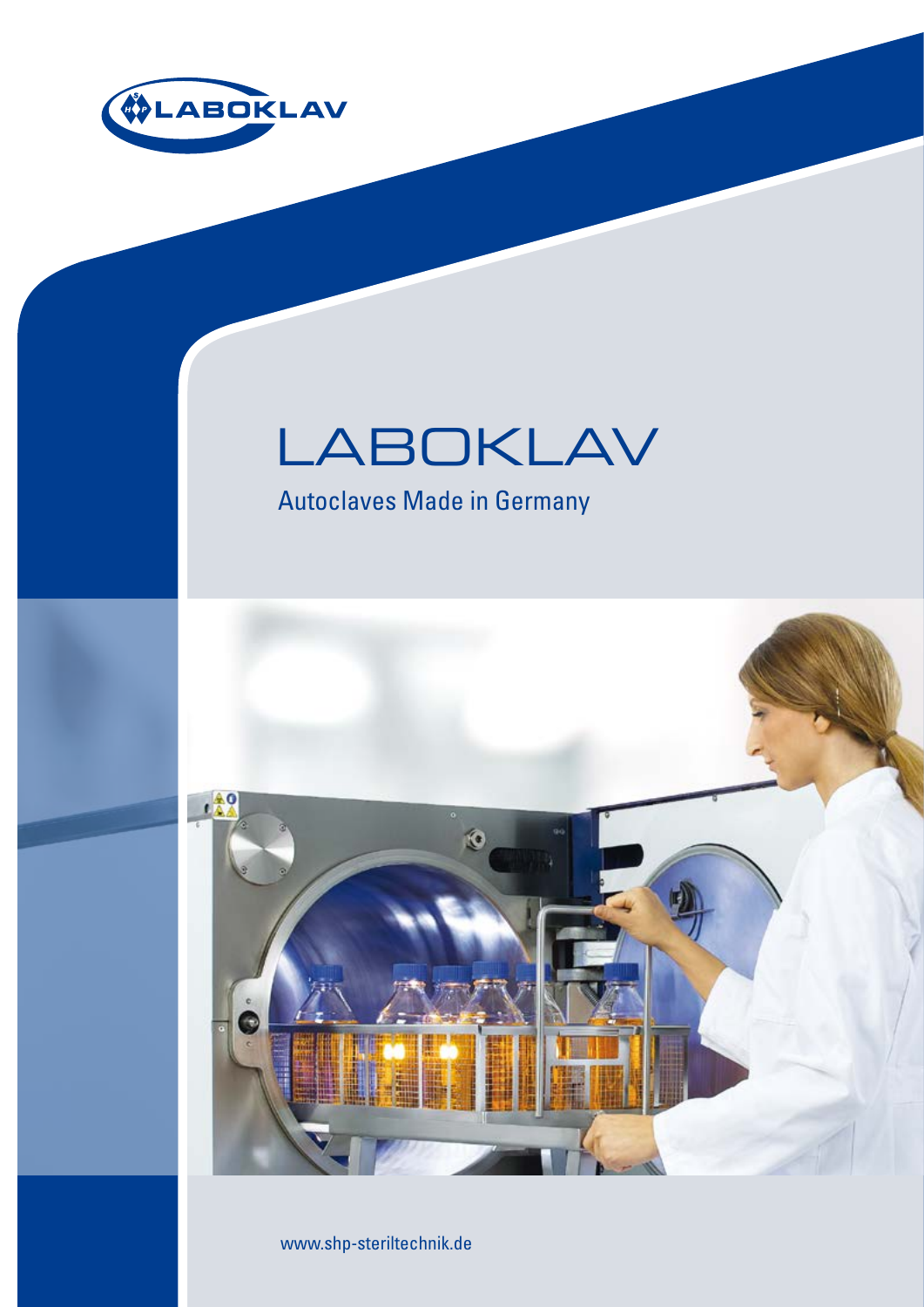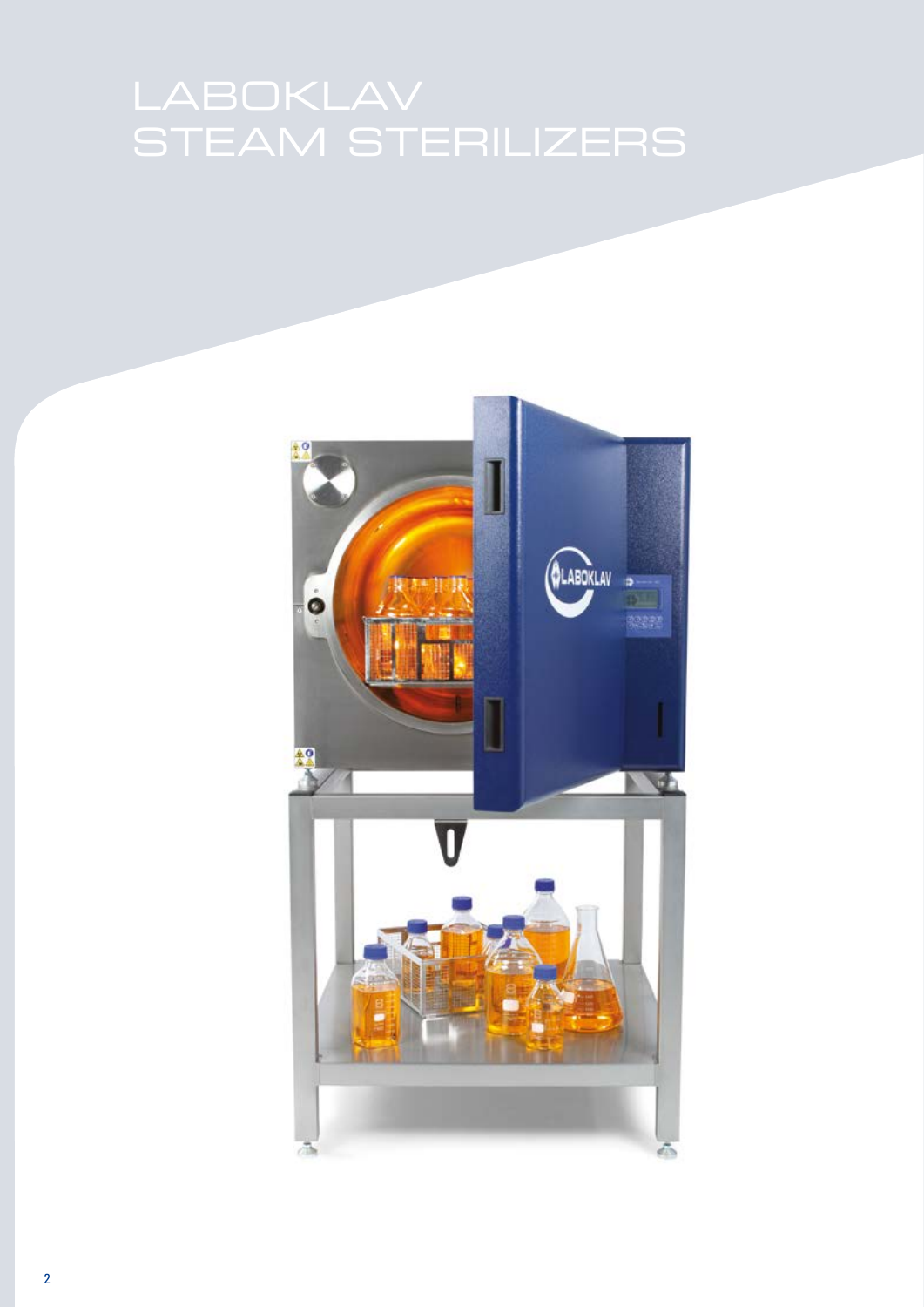

Steam sterilization is the sterilization method with the widest range of applications – efficient, safe, reproducible and environmentally friendly.

> All SHP Steriltechnik AG autoclaves work based on this principle and are characterized by innovative technical ideas. A wide range of chamber sizes between 25 l and 195 l, universal installation options as a free-standing or tabletop unit and numerous configurations provide individual solutions meeting your specific requirements. Typical areas of application for our units include all microbiological laboratories in research institutions, universities, quality controls in the pharmaceutical and food industries as well as waste sterilization, for example in the field of medical diagnosis.

> Laboklav series autoclaves are characterized by their reliability and quality. We manufacture our products exclusively in Germany to high and continuously monitored quality standards. Our units are TÜV-certified and approved for series production and bear the CE mark. They comply with the following standards:

- ◆ Pressure Equipment Directive 97/23/EU
- DIN 58950: Sterilization Steam sterilizers for pharmaceutical products
- ◆ DIN 58951: Sterilization Steam sterilizers for laboratory use

As your steam sterilization partner, we are always on hand to advise you and offer:

- ◆ Comprehensive advice
- ◆ User training, including on your own premises
- ◆ IQ / 0Q / PQ / DQ
- ◆ Technical support from trained and authorised service technicians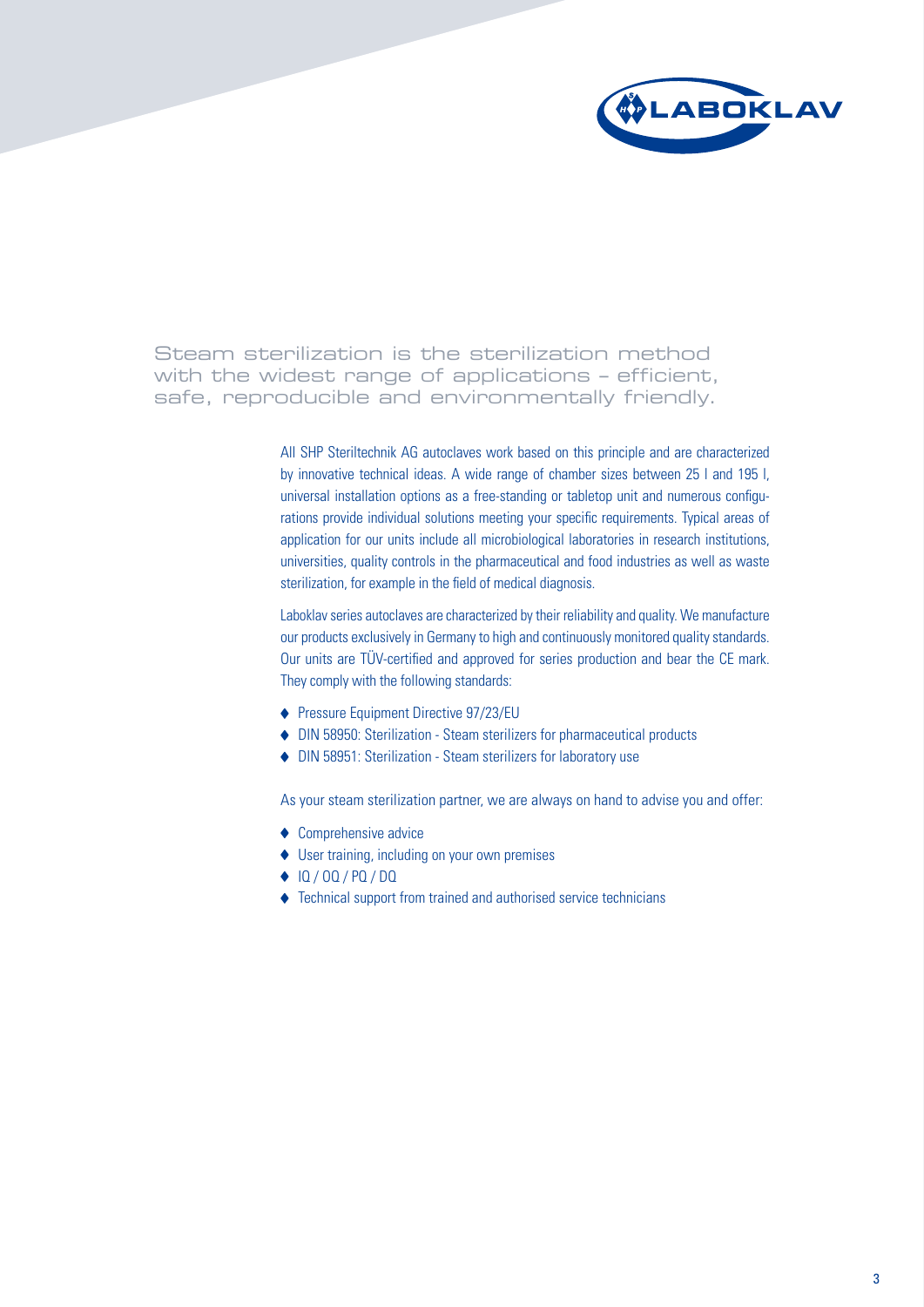

# Technical specifications

| Chamber volume                            | 251                                            |
|-------------------------------------------|------------------------------------------------|
| Chamber dimensions $(\emptyset \times D)$ | 265 x 465 mm                                   |
| Outer dimensions (W x H x D)              | 440 x 540 x 660 mm                             |
| Space required on worktop (W x D)         | 440 x 540 mm (plus 110 mm door overhang)       |
| Weight                                    | approx. 65 kg                                  |
| Max. allowable pressure (PS)              | 2.8 bars                                       |
| Max. allowable temperature (TS)           | $143^{\circ}$ C                                |
| <b>Heating power</b>                      | 2 KW                                           |
| <b>Electrical connection</b>              | 230V $\sim$ , 50 Hz, 16 A, alternating current |
| <b>Sterilization temperature</b>          | $98 - 135$ °C, adjustable                      |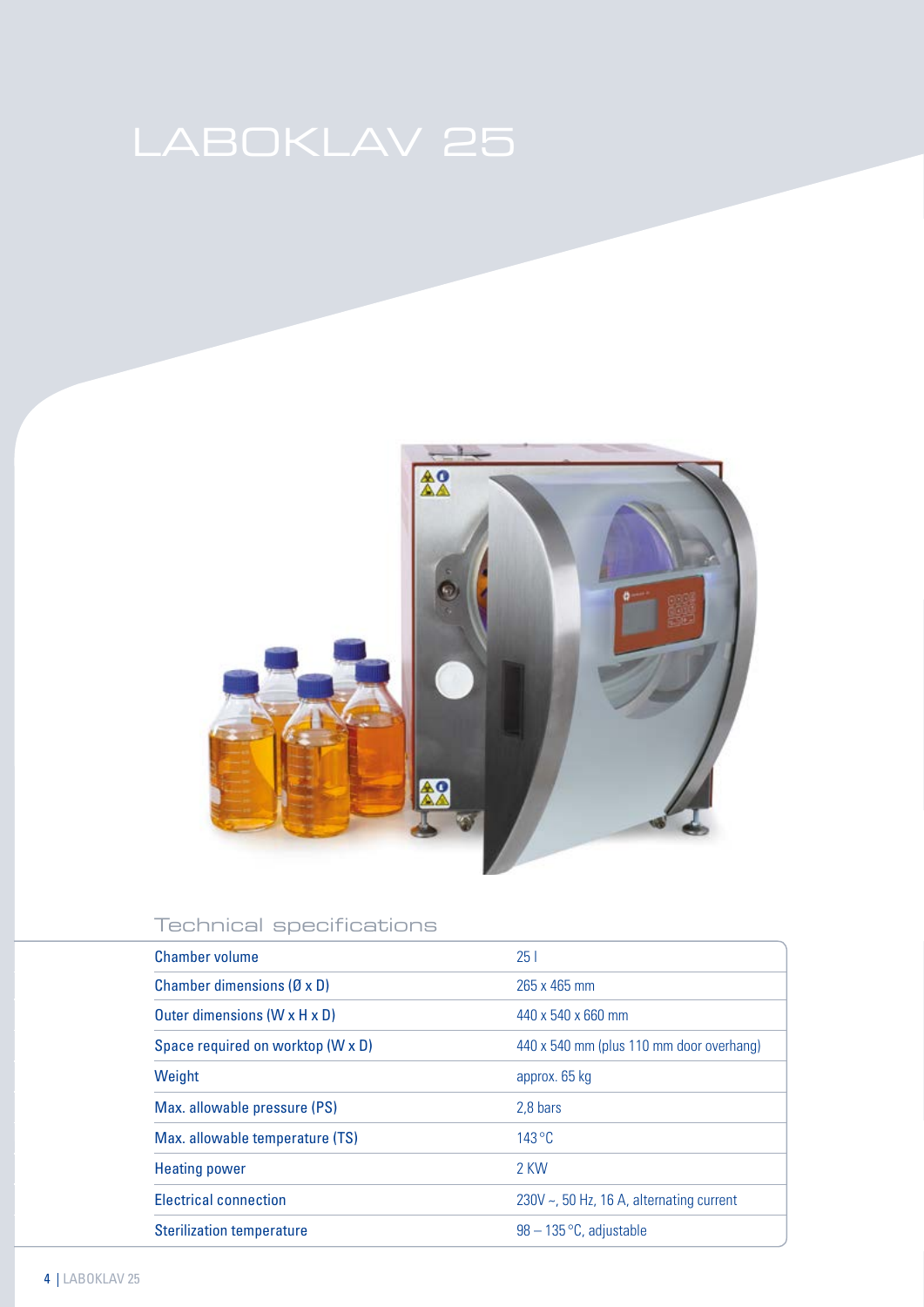

The extremely compact and space-saving tabletop autoclaves in the LABOKLAV 25 series provide you with many options available from a large tabletop unit:

- ◆ Sterilization of liquids in open or slightly closed bottles, also available with an air recooling system
- Instrument sterilization, also with pre-vacuum and drying vacuum
- ◆ Waste sterilization at 134 °C (thermal inactivation)
- ◆ Optional exhaust air filtration

A unique design meets innovative technical solutions with optimal utilisation of the chamber volume. Our autoclave provides you with space for up to five 1 l standard laboratory flasks including caps. The chamber lid made of temperature-proof safety glass and the front cover made of safety glass allow you to visualize the processes in the chamber. LEDs illuminate the interior of the chamber and coloured LED operating lights indicate the unit's current status.

Laboklav 25 series autoclaves stand for easy operation and handling. Once the chamber door is pressed slightly after loading, it can be locked by a motor at a press of a button. A tank built into the unit, separated into 2 areas with level sensors, acts as a reservoir for the feed water as well as a collection point for the condensate. Both can be emptied separately. In all liquid programmes, the temperature in the liquid is controlled by an integrated flexible PT100 reference sensor which prevents the chamber door from being opened at an excessive media temperature (thermo locking device in accordance with IEC 61010-2-43).

| LABOKLAV 25B  | basic unit                             |
|---------------|----------------------------------------|
| LABOKLAV 25M  | with rapid recooling                   |
| LABOKLAV 25V  | with vacuum system                     |
| LABOKLAV 25MV | with rapid recooling and vacuum system |

### Configurations

All processes are fully automatic and controlled by a microprocessor. A clear and logically structured control panel facilitates unit operation. The internal 4 MB memory chip allows you to archive your cycle data quickly and easily. A dot-matrix printer is available as an option for automatic cycle documentation.

| Volume   | Quantity |
|----------|----------|
| $250$ ml | 12       |
| 500 ml   |          |
| 1000 ml  | 'n       |

Loading capacity for standard laboratory bottles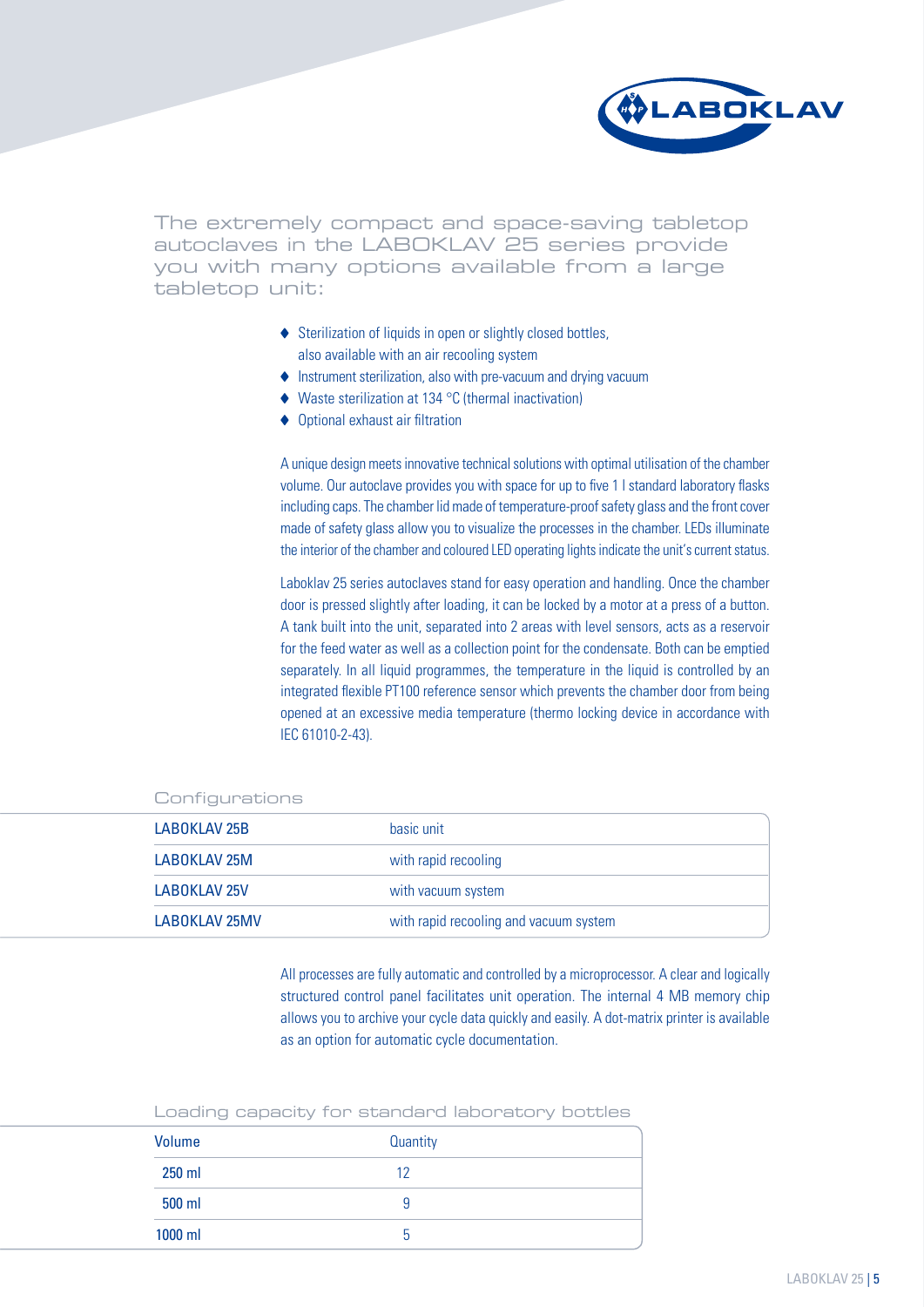

# Technical specifications

| <b>Chamber volume</b>                     | 80 <sub>1</sub>                                 | 1351                      |
|-------------------------------------------|-------------------------------------------------|---------------------------|
| Chamber dimensions $(\emptyset \times D)$ | $410 \times 610$ mm                             | 500 x 660 mm              |
| Outer dimensions (W x H x D)              | 740 x 915 x 600 mm                              | 840 x 965 x 700 mm        |
| Weight                                    | $155$ kg                                        | 195 kg                    |
| Max. allowable pressure (PS)              | 2.8 bars                                        | 2.8 bars                  |
| Max. allowable temperature (TS)           | $143^{\circ}$ C                                 | $143^{\circ}$ C           |
| <b>Heating power</b>                      | 3 KW                                            | 6 KW                      |
| <b>Electrical connection</b>              | 230 V $\sim$ , 50 Hz, 16 A, alternating current | 3N 400 V ~, 50 Hz, 16 A   |
| <b>Sterilization temperature</b>          | $98 - 135$ °C, adjustable                       | $98 - 135$ °C, adjustable |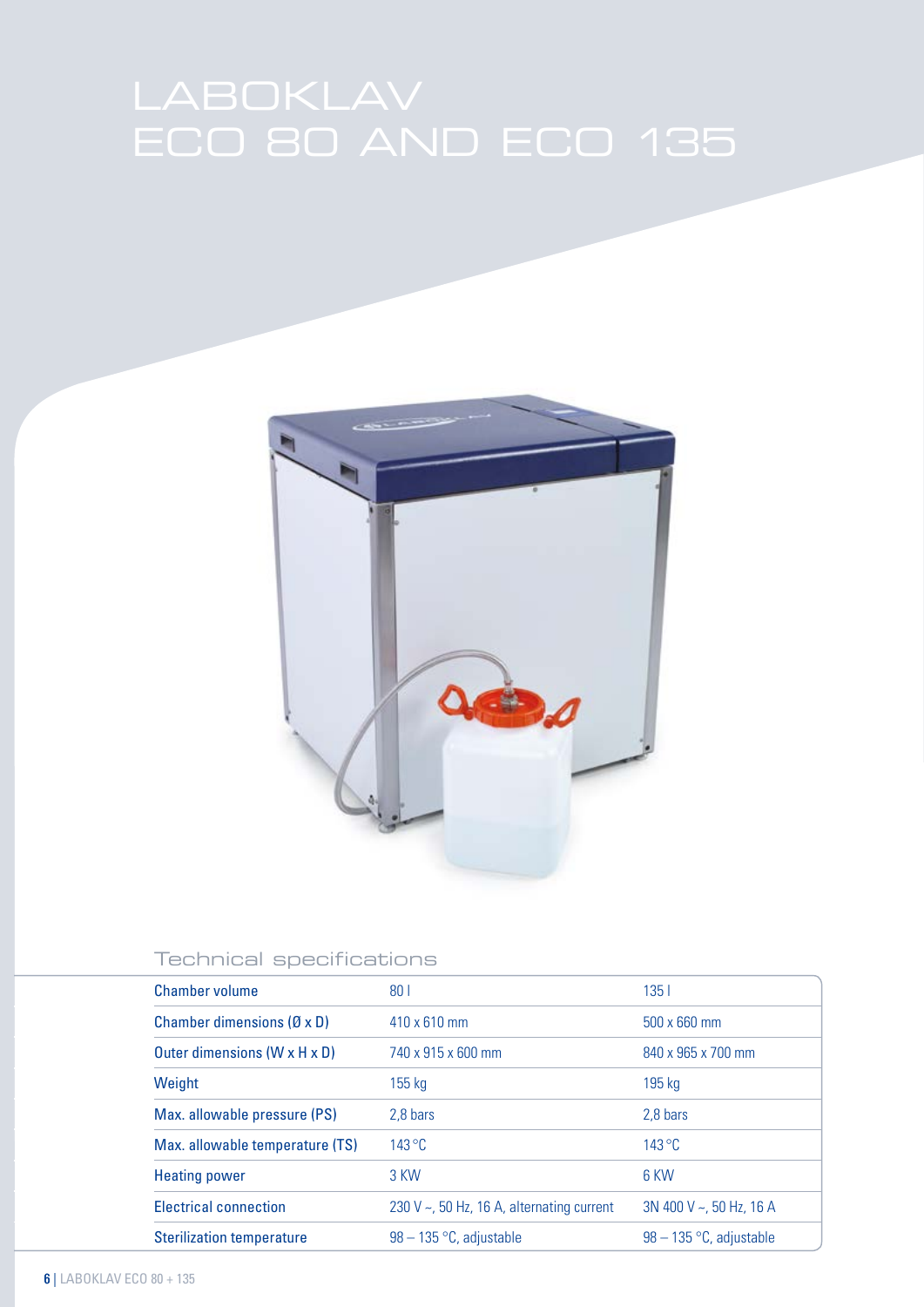

Maximum comfort at a low price, that is what LABOKLAV ECO series autoclaves stand for. They allow simple laboratory applications such as:

- Sterilization of liquids in open or slightly closed bottles, also available with an air recooling system
- ♦ Instrument sterilization
- ◆ Waste sterilization at 134 °C (thermal inactivation)
- ◆ Optional exhaust air filtration

The units are available in chamber sizes of 80 l and 135 l and are always configured as free-standing units. A low loading height facilitates loading and optional baskets allow optimal utilisation of the autoclave. The lid is closed effortlessly by a motor in two steps at the press of a button. The chamber can only be opened in safe conditions at the end of the sterilization process.

Steam is generated using demineralized water fed directly into the chamber. This is done by heating the chamber from the exterior with heating elements attached to the floor. This extends the life span of the heating elements and makes the interior easier to clean.

An integrated flexible PT100 reference sensor controls the temperature of the liquid in all liquid programmes and prevents the chamber door from being opened at high media temperatures (thermo locking device in accordance with IEC 61010-2-43). The unit can be equipped with an air recooling system to reduce the cycle times for liquid sterilization.

| <b>LABOKLAV ECO 80B</b>  | basic unit                      |
|--------------------------|---------------------------------|
| <b>LABOKLAV ECO 80M</b>  | with integrated rapid recooling |
| <b>LABOKLAV ECO 135B</b> | basic unit                      |
| LABOKLAV ECO 135M        | with integrated rapid recooling |

### Configurations

All processes run automatically and are controlled by a microprocessor. The integrated 4 MB memory allows easy documentation of the cycles. A dot-matrix printer is available as an optional accessory.

| Loading capacity for standard laboratory bottles |  |
|--------------------------------------------------|--|
|--------------------------------------------------|--|

| Volume   | Quantity for ECO 80 | Quantity for ECO 135 |  |
|----------|---------------------|----------------------|--|
| $250$ ml | 84                  | 124                  |  |
| 500 ml   | 28                  | 42                   |  |
| 1000 ml  | 18                  | 30                   |  |
| 2000 ml  | 10                  | 16                   |  |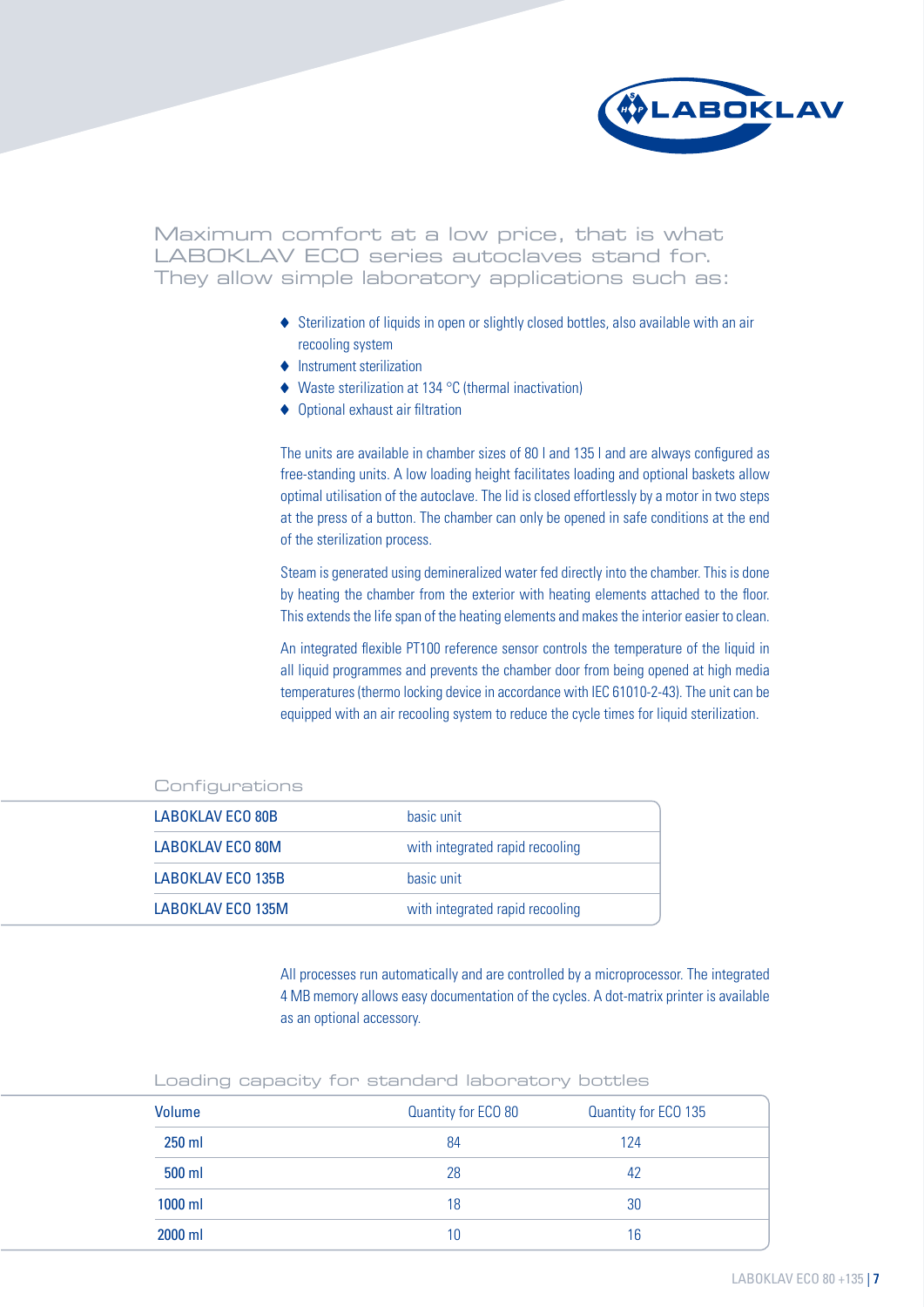



# Configurations

| <b>LABOKLAV B</b>    | basic unit                                                               |
|----------------------|--------------------------------------------------------------------------|
| <b>LABOKLAV M</b>    | with integrated rapid recooling                                          |
| <b>LABOKLAV MS</b>   | with integrated rapid recooling and counter pressure                     |
| <b>LABOKLAV MSL</b>  | with integrated rapid recooling, counter pressure and fan                |
| <b>LABOKLAV V</b>    | with vacuum system                                                       |
| <b>LABOKLAV MV</b>   | with integrated rapid recooling and vacuum system                        |
| <b>LABOKLAV MSV</b>  | with integrated rapid recooling, counter pressure and vacuum system      |
| <b>LABOKLAV MSLV</b> | with integrated rapid recooling, counter pressure, fan and vacuum system |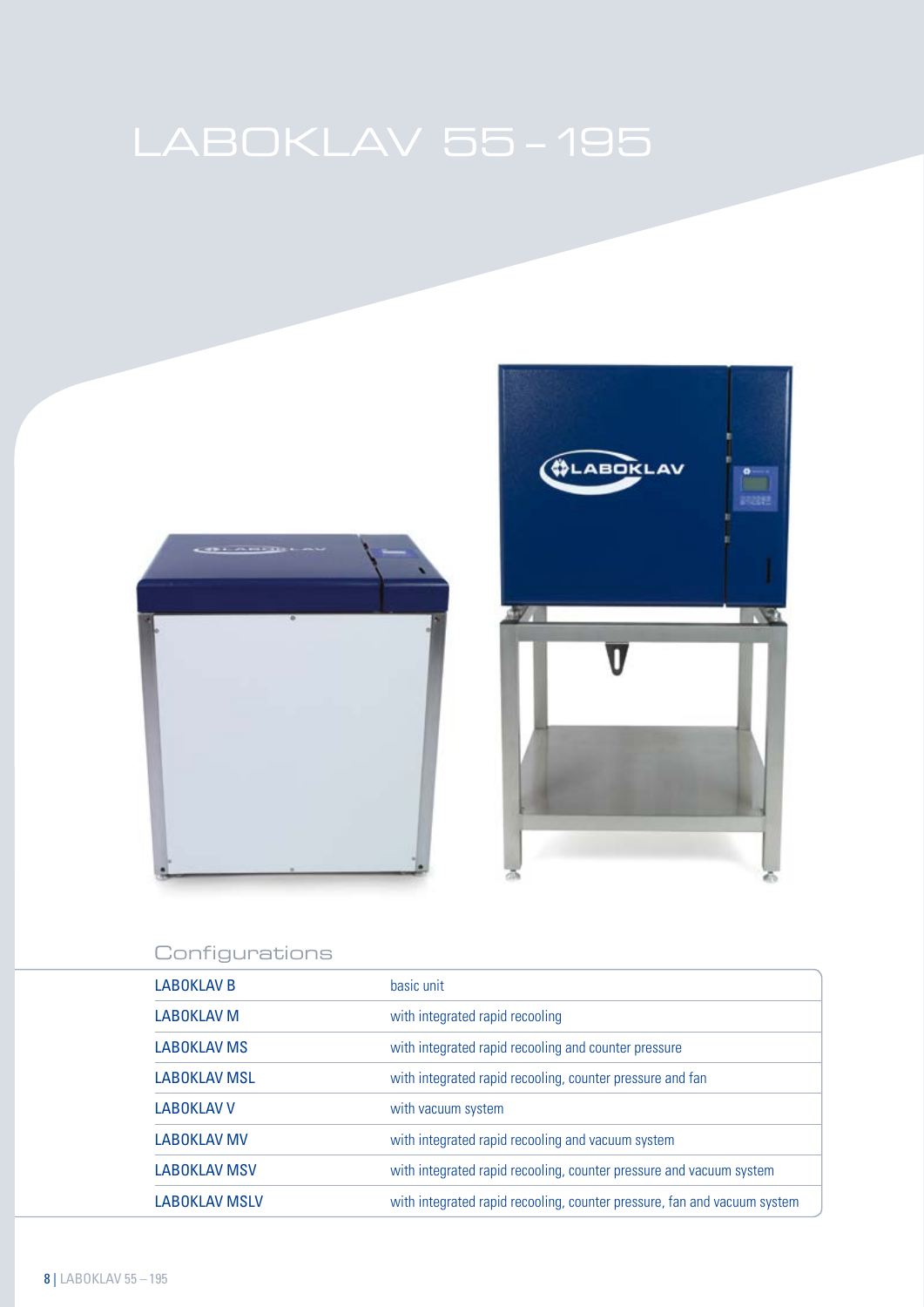

# The LABOKLAV 55 –195 series offers you flexible solutions for the most demanding requirements.

The well thought-out design of our units with a low loading height allows for easy loading and the baskets adapted to the chamber size permit optimal utilisation of the chamber volume. Optional loading system and lifting devices make charging and unloading of the autoclave child's play, even for heavy items requiring sterilization.

The basic unit is already suitable for the sterilization

- ◆ Liquids
- ◆ Solids
- ◆ Waste

Chamber sizes ranging from 551 to 1951 provide solutions tailored to your application. The tabletop and free-standing unit installation options and comprehensive equipment options, particularly for demanding laboratory applications, guarantee you maximum flexibility. The focus always is on safe and validable processes, user safety and comfortable autoclave operation.

# Individual installation options



A unique installation concept allows you to set up the autoclave as either a free-standing or tabletop unit - at no extra charge. It can be subsequently converted from a tabletop to a free-standing unit and vice-versa on-site at any time. Optionally, the chamber lid of free-standing units can swing to the right, the left or the rear. This guarantees optimal adaptation to the local installation conditions in your laboratory. Availability in three colours (blue, red and green) offers you additional options for customizing your unit.

All required aggregates are integrated under the unit housing. This avoids wasting precious space in the laboratory. A built-in tank for demineralized water is filled automatically or manually depending on your local circumstances to feed the separate standard high-performance steam generator.



Steam generation using the built-in steam generator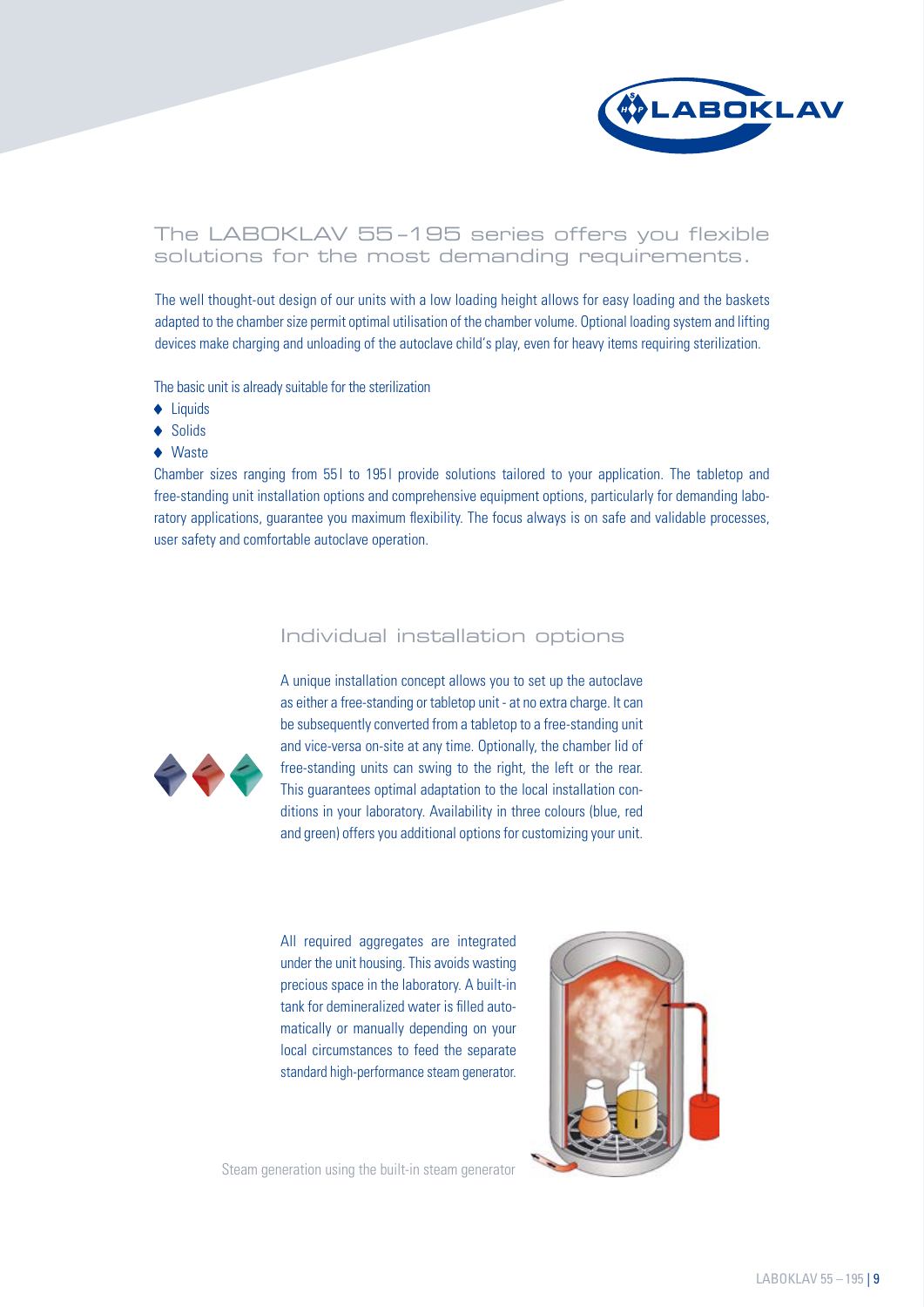# Safe and easy locking system

The chamber lid can be easily and effortlessly closed and opened by a motor at a press of a button. Here too, particular attention has been given to your safety. Once you have gently pressed the chamber lid, a motor closes it in two steps. Opening the autoclave while the process is in operation is out of the question. It can only be opened in safe conditions.

# Thermal locking system as standard

The units are equipped as standard with a flexible reference temperature sensor for creating a thermo lock in accordance with IEC 61010-2-43. For the sterilization of liquids, the flexible reference temperature sensor controls the temperature in the liquid to be sterilized and thus guarantees a safe process. The sterilization time only starts when the required sterilization temperature has been reached. The flexible reference sensor also plays an important role during the cooling phase. The chamber lid can only be opened once the temperature of the liquid has fallen below boiling point.

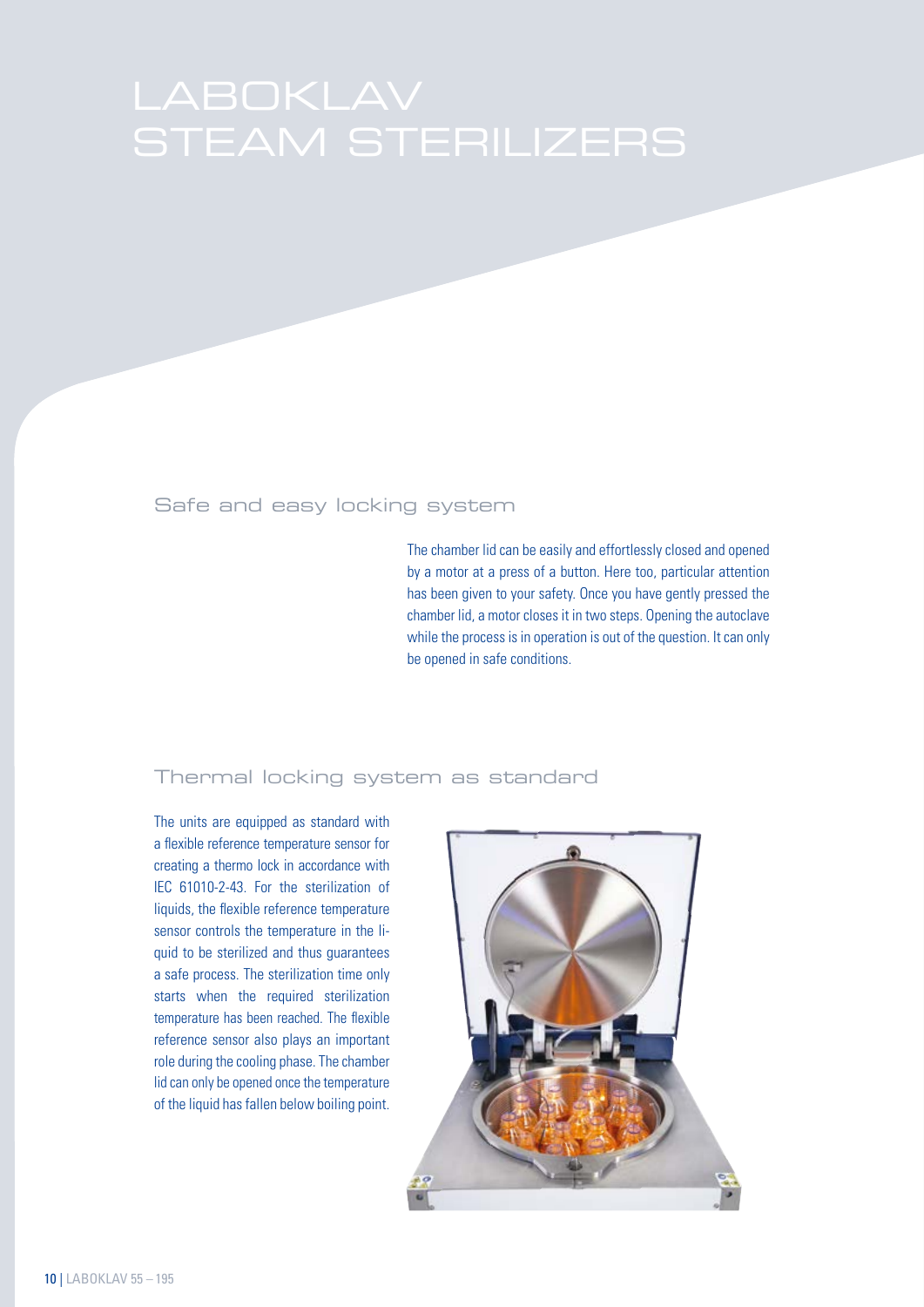

Steam exhaust condensation is integrated as standard into all units to protect the drain pipes. Any condensation forming is cooled by the addition of tap water at the outlet and your drain pipes are thus protected from damage by steam and hot condensate. A PT100 temperature sensor controls the temperature at the unit's outlet and regulates the addition of tap water. The temperature at the outlet can be gradually adjusted.

# Operation and documentation

Each autoclave in the Laboklav series is equipped with a simple and easy-to-understand control panel with a large LCD display. All the important program parameters such as temperature, pressure and time can be read throughout the cycle.

Depending on the equipment version, the unit is equipped with up to 20 different programs. It is possible to allocate individual programs and program designations to program channels.

As standard, all autoclaves are equipped with an integrated 4 MB memory chip for archiving up to 200 cycles. Optionally, the cycles can be documented using a built-in dot-matrix printer.

The touch-panel control system offers adiditional cycle documentation options. Here, a PDF file of each cycle can be automatically generated and later read comfortably and simply using an USB interface or SD card. An integrated Web browser allows you to transfer all relevant process data onto your PC. Upon request, a remote diagnosis can also be performed on the unit in this way.

Built-in dot-matrix printer



LCD display with clear keyboard

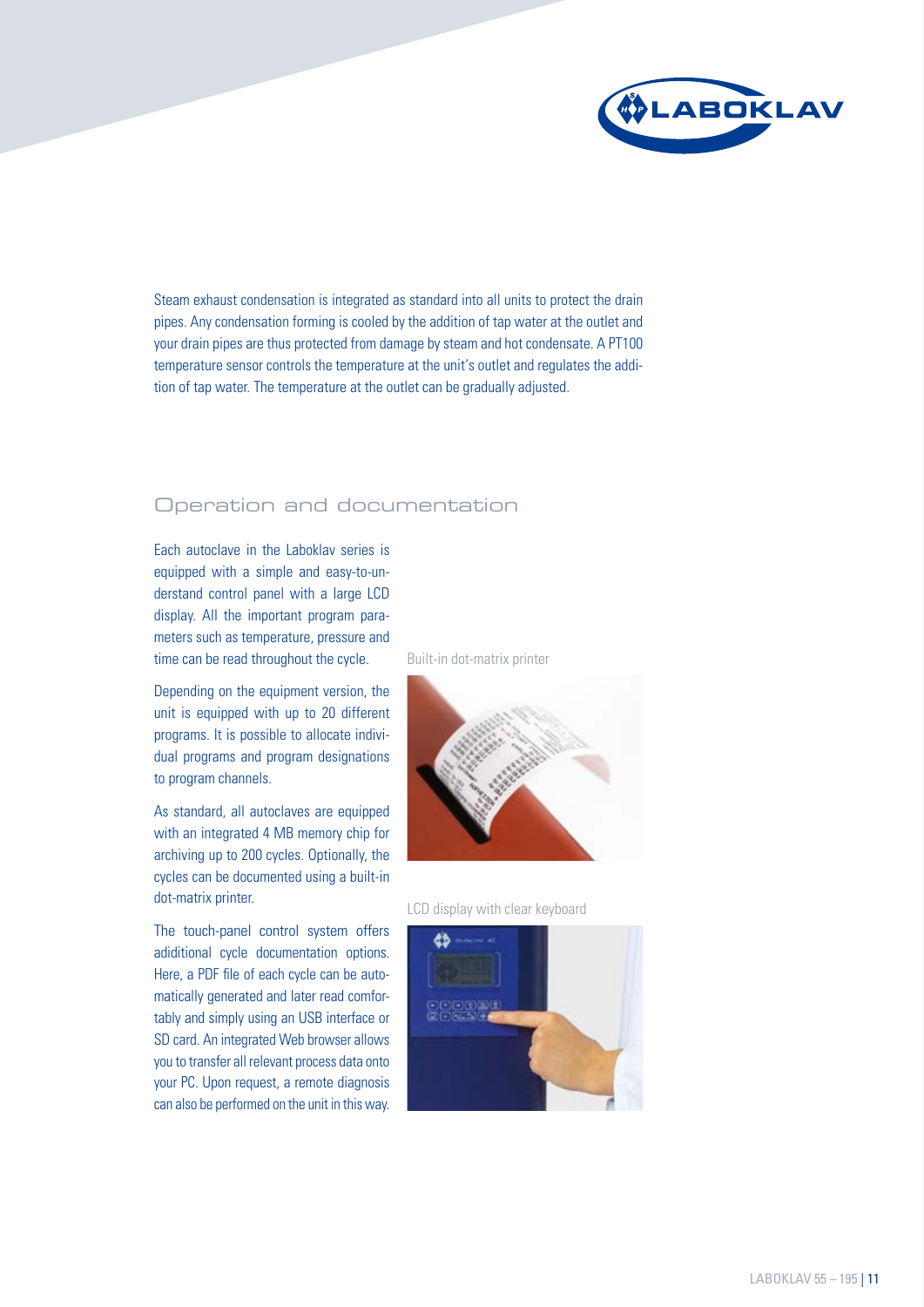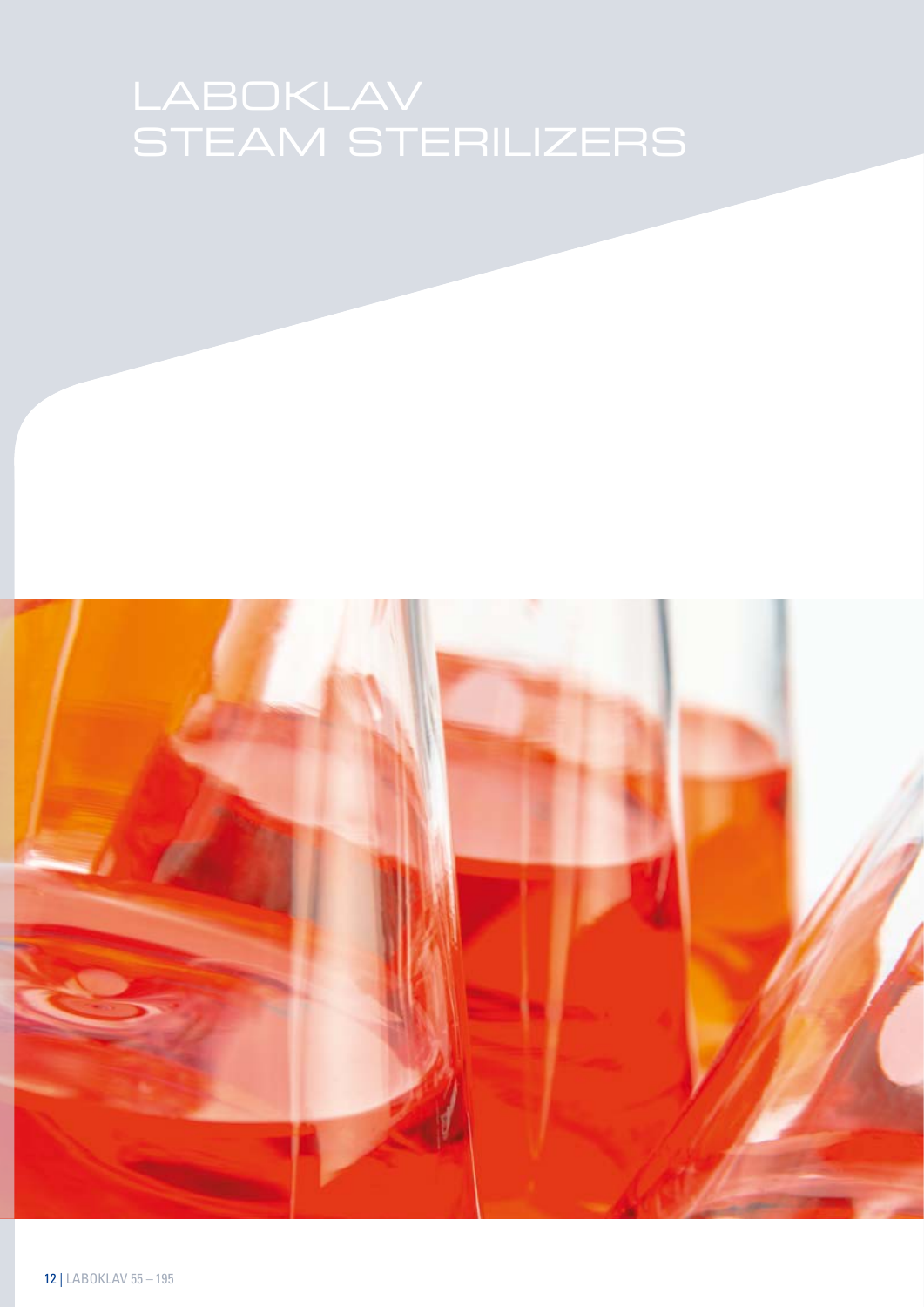

# Options for demanding applications: Efficient rapid recooling with double jacket

An effective and rapid recooling system for liquid sterilization significantly reduces your cycle times and allows you to perform several cycles in a working day.



The Laboklav 55 -195 series' recooling system operates according to the heat exchanger principle. Demineralized water from the storage tank passes through the double jacket, cools the entire chamber and flows back into the storage tank where it is cooled down by a cooling coil fed with tap water.

The expensive demineralized water is recycled during the cooling process. Our autoclaves therefore do not consume expensive demineralized water for recooling processes in liquid programmes and significantly reduce their operating costs.

Recooling with double jacket, M version

If the recooling system is expanded with the counter pressure option, liquids can be sterilized in open bottles without any loss of liquid. The cycle time is also further reduced.



Recooling with double jacket and counter pressure, MS version



The combination of a water recooling system with counter pressure and a built-in fan is the fastest and most effective recooling system. The powerful fan mixes the temperature gradients in the chamber during the cooling process and ensures uniform and quicker recooling.

Furthermore, this equipment allows for the sterilization of pressuretight bottles without any undesired bursting of the bottles during the process.

Recooling with double jacket, counter pressure and fan, MSL version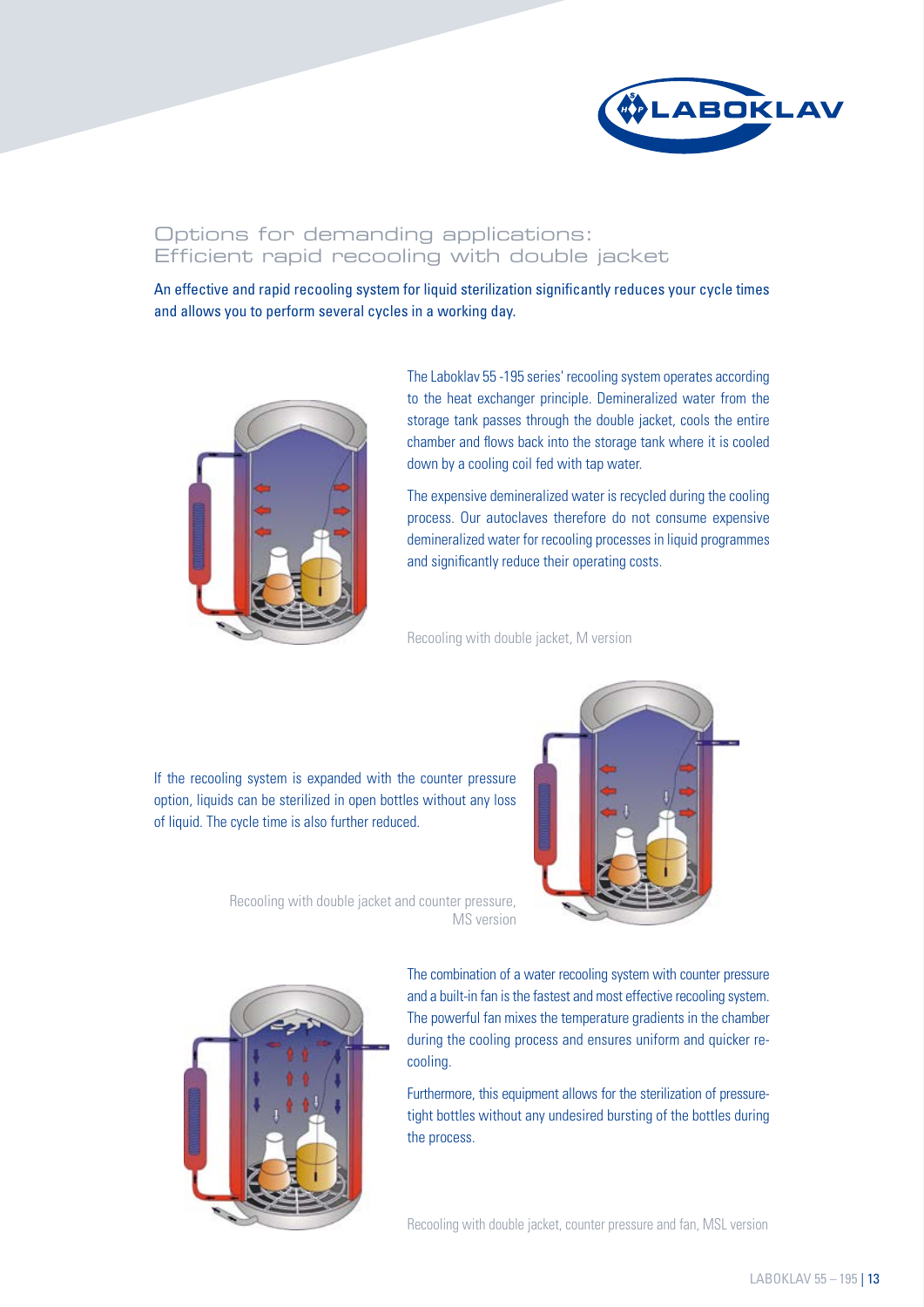### Deaeration using a pre-vacuum and a drying vacuum

Successful sterilization is only possible in saturated steam conditions. This requires complete and efficient chamber deaeration. Thus it can only be guaranteed with a vacuum system, particularly for products that are difficult to deaerate such as hoses or textiles. A simple or fractional pre-vacuum quickly and safely removes the air from the chamber.

Especially for the sterilization of, for example, pipette tips and filters, a drying vacuum offers the major benefit that the sterilizing goods no longer have to be dried separately in the drying cabinet. For all Laboklav series autoclaves, the drying vacuum including heating of the jacket for effectively drying the loading is included as standard in the vacuum option.



Drying vacuum with heating of the double jacket, V version

# Exhaust air filtration – to protect the user and the environment



Sterilization of infectious or genetically modified materials makes special demands on the autoclaves. An exhaust air filtration system protects the user and the environment from dangerous germs that can enter the environment during deaeration of the chamber and allows the autoclaves to be used in safety level 2 laboratories or higher.

Exhaust air filtration includes sterilization of the condensate and temperature-controlled inline sterilization of the filter cartridge. A pressure-resistant stainless steel housing encloses the filter element and prevents the filter from expanding. We only use filter elements with manufacturer certificates. An integrated batch counter checks the filter element's service life and indicates when the filter should be replaced in accordance with the manufacturer's instructions.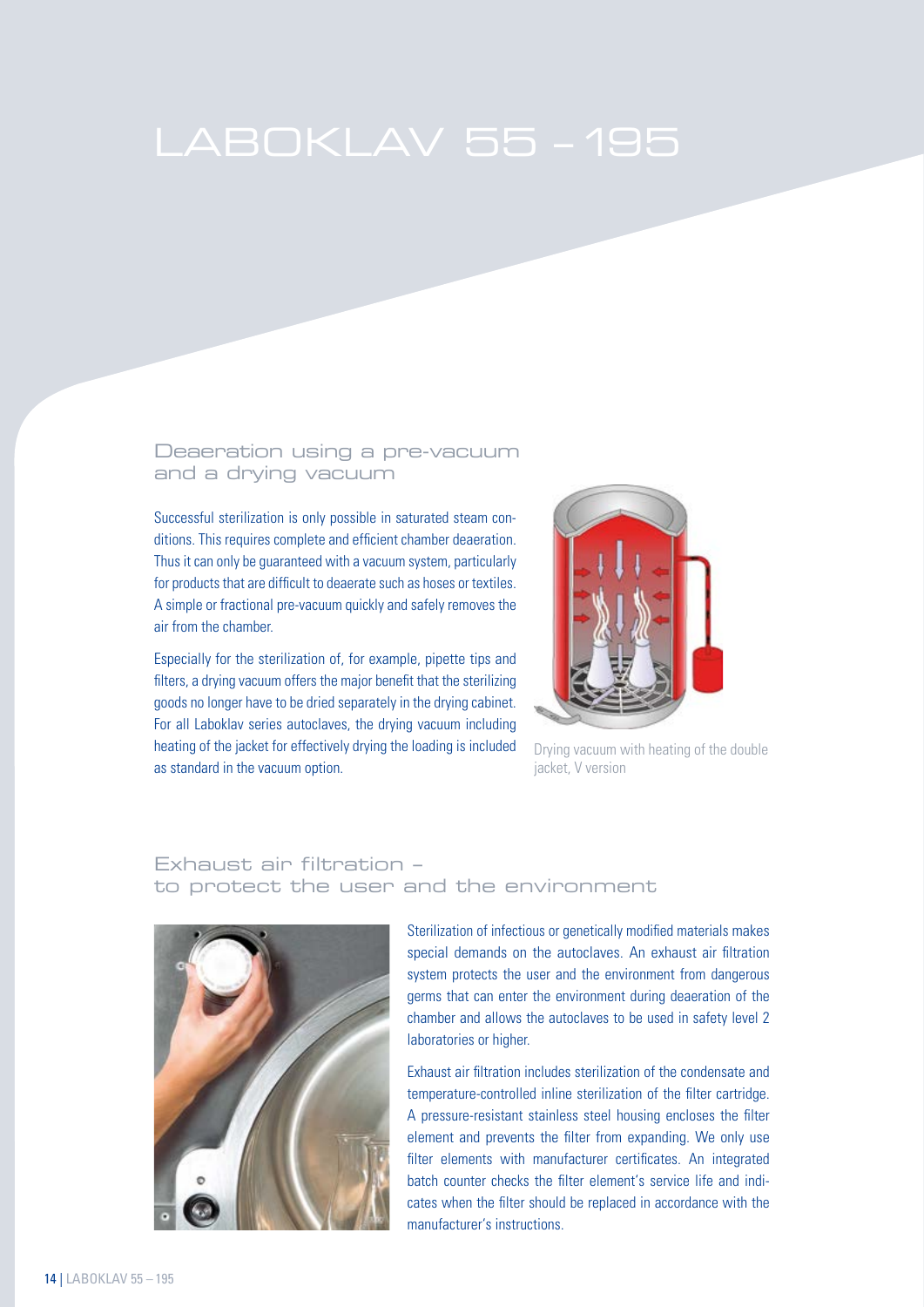

### Technical specifications

| LABOKLAV                                           | 55                              | 80                        | 100                             |
|----------------------------------------------------|---------------------------------|---------------------------|---------------------------------|
| <b>Chamber volume</b>                              | 551                             | 80 <sub>1</sub>           | 1001                            |
| Chamber dimensions $(\emptyset \times D)$          | 410 x 460 mm                    | 410 x 610 mm              | 410 x 760 mm                    |
| Outer dimensions of free-standing unit (W x H x D) | 740 x 765 x 600 mm              | 740 x 915 x 600 mm        | 740 x 1065 x 600 mm             |
| Outer dimensions of tabletop unit (W x H x D)      | 740 x 600 x 765 mm              | 740 x 600 x 915 mm        | 740 x 600 x 1065 mm             |
| Weight                                             | $115 \text{ kg}$                | $155$ kg                  | 185 kg                          |
| Max. allowable pressure (PS)                       | 2.8 bars                        | 2.8 bars                  | 2.8 bars                        |
| Max. allowable temperature (TS)                    | $143^{\circ}$ C                 | $143^{\circ}$ C           | $143^{\circ}$ C                 |
| Heating power of steam generator                   | 3 - 6 KW, selectable            | 3 - 10 KW, selectable     | 6 - 10 KW, selectable           |
| <b>Electrical connection</b>                       | $3N$ 400 V $\sim$ , 50 Hz, 16 A | $3N$ 400 V ~ 50 Hz, 16 A  | $3N$ 400 V $\sim$ , 50 Hz, 16 A |
| <b>Sterilization temperature</b>                   | $98 - 135$ °C, adjustable       | $98 - 135$ °C, adjustable | $98 - 135$ °C, adjustable       |

| LABOKLAV                                           | 135                             | 160                       | 195                             |
|----------------------------------------------------|---------------------------------|---------------------------|---------------------------------|
| <b>Chamber volume</b>                              | 1351                            | 160 <sub>1</sub>          | 1951                            |
| Chamber dimensions $(\emptyset \times D)$          | 500 x 660 mm                    | 500 x 760 mm              | 500 x 990 mm                    |
| Outer dimensions of free-standing unit (W x H x D) | 840 x 965 x 700 mm              | 840 x 1065 x 700 mm       | 840 x 1215 x 700 mm             |
| Outer dimensions of tabletop unit (W x H x D)      | 840 x 700 x 965 mm              | 840 x 700 x 1065 mm       | 840 x 700 x 1215 mm             |
| Weight                                             | 195 kg                          | 210 kg                    | 245 kg                          |
| Max. allowable pressure (PS)                       | 2.8 bars                        | 2,8 bars                  | 2.8 bars                        |
| Max. allowable temperature (TS)                    | $143^{\circ}$ C                 | $143^{\circ}$ C           | $143^{\circ}$ C                 |
| Heating power of steam generator                   | 6 - 10 KW, selectable           | 6 - 10 KW, selectable     | <b>10 KW</b>                    |
| <b>Electrical connection</b>                       | $3N$ 400 V $\sim$ , 50 Hz, 16 A | $3N$ 400 V ~, 50 Hz, 16 A | $3N$ 400 V $\sim$ , 50 Hz, 16 A |
| <b>Sterilization temperature</b>                   | $98 - 135$ °C, adjustable       | 98 - 135 °C, adjustable   | $98 - 135$ °C, adjustable       |

### Tabletop unit loading capacity, standard laboratory bottles

| <b>LABOKLAV</b> | 55 | 80 | 100 | 135 | 160 | 195 |
|-----------------|----|----|-----|-----|-----|-----|
| 250 ml          | 44 | 60 | 72  | 80  | 80  | 120 |
| 500 ml          | 15 | 20 | 24  | 25  | 26  | 39  |
| 1000 ml         | 11 | 14 | 16  | 18  | 18  |     |
| 2000 ml         |    |    |     | 9   | 10  |     |

### Free-standing unit loading capacity, standard laboratory bottles

| <b>LABOKLAV</b> | 55 | 80 | 100 | 135 | 160 | 195 |
|-----------------|----|----|-----|-----|-----|-----|
| 250 ml          | 63 | 84 | 105 | 124 | 155 | 186 |
| 500 ml          | 14 | 28 | 42  | 42  | 63  | 63  |
| 1000 ml         |    | 18 | 27  | 30  | 45  | 45  |
| 2000 ml         | ь  | 10 | 10  | 16  | 16  | 24  |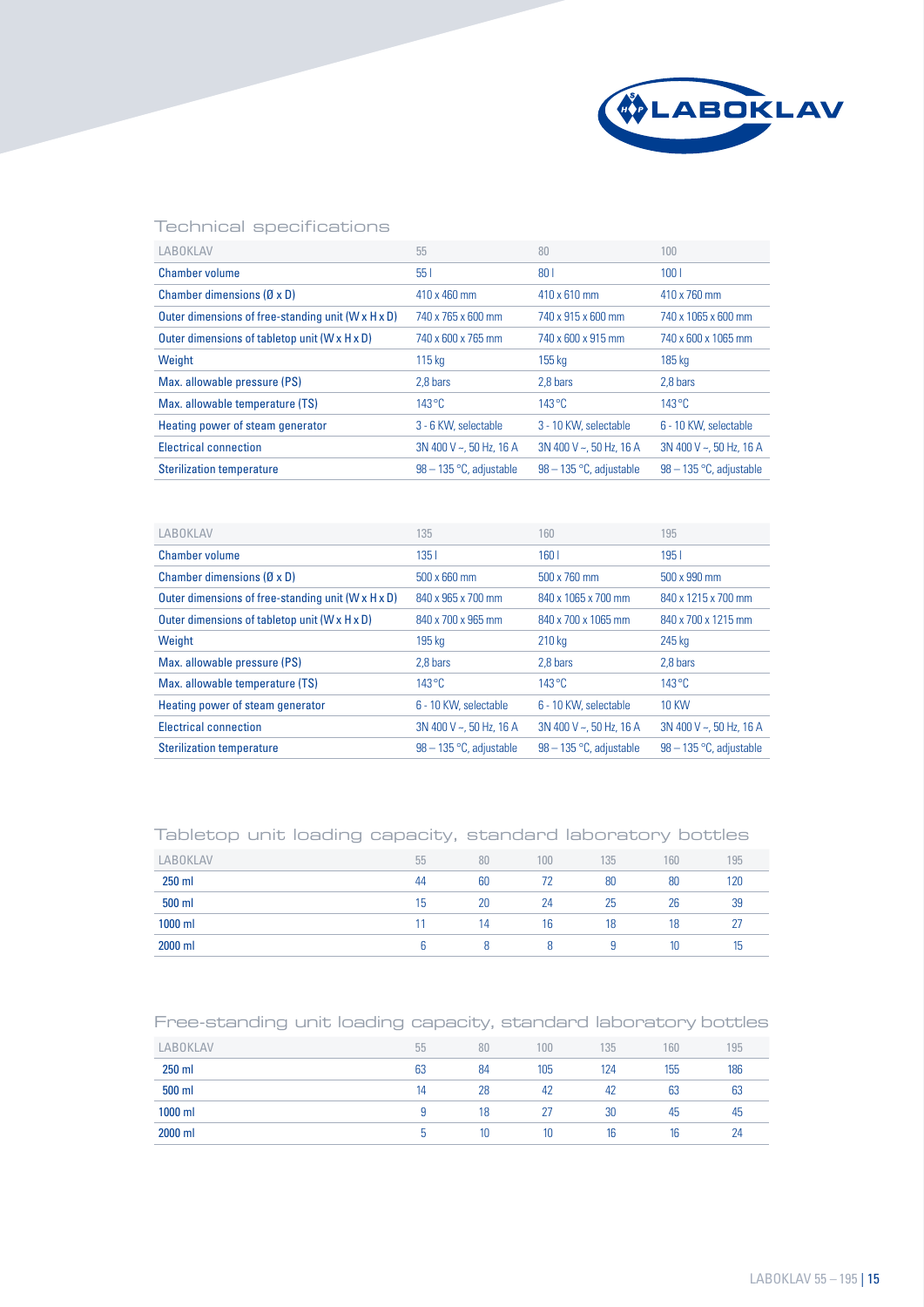The right accessories make it easier to work with autoclaves and optimise the loading volume as well as the cycle times. Baskets in different versions maximise loading to suit the chamber size of the respective unit. Loading the autoclave with heavy sterilizing goods is significantly facilitated by lifting devices or loading systems.

# Accessories for LABOKLAV free-standing units

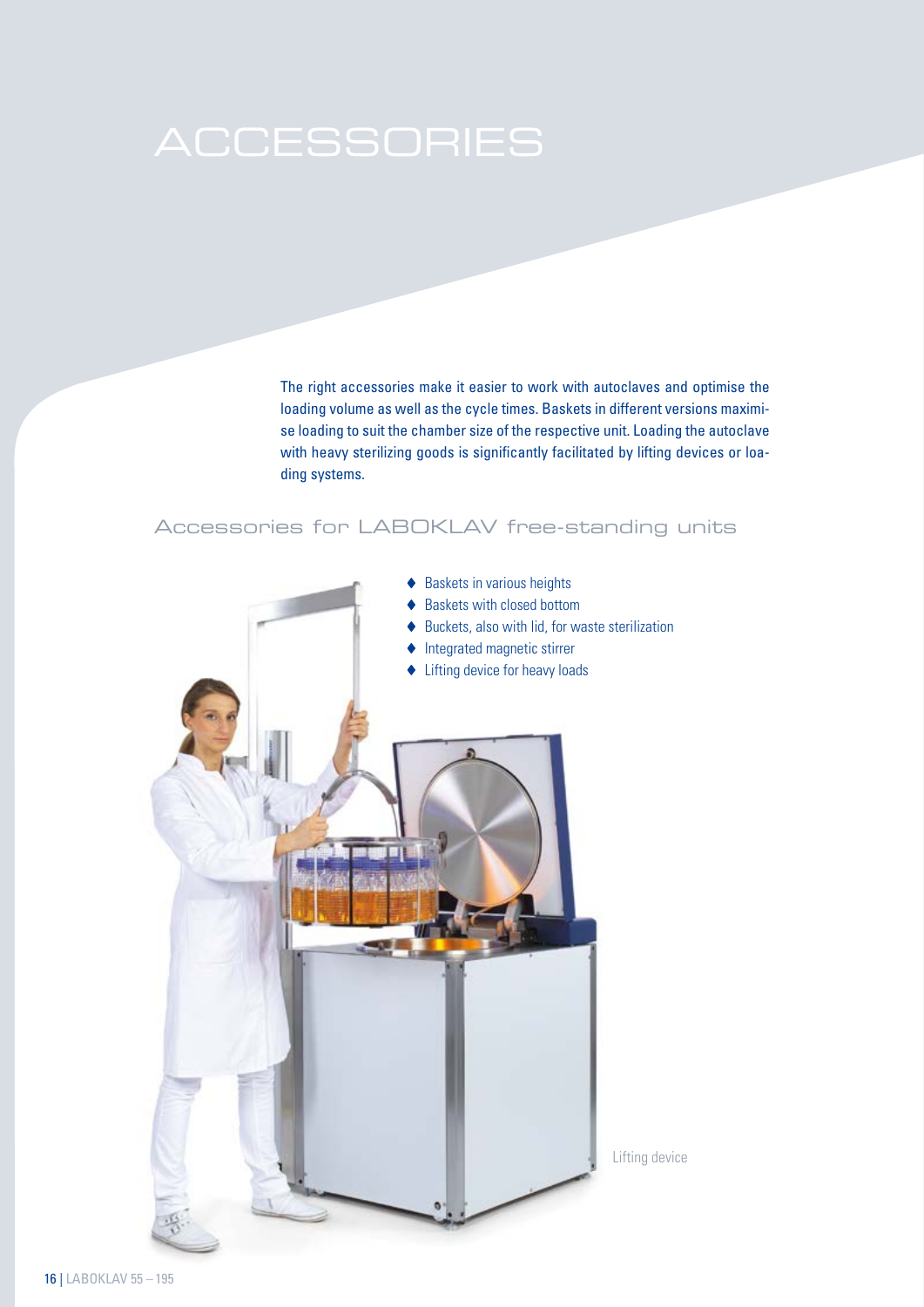

# Accessories for LABOKLAV tabletop units

- ◆ Baskets in various sizes
- $\blacklozenge$  Trays for waste sterilization
- ◆ Middle floor mounts
- ◆ Stands
- $\blacklozenge$  Integrated magnetic stirrer
- ◆ Loading system

### Magnetic stirrer for tabletop units



Loading system



# Accessories for all LABOKLAV laboratory autoclaves



- ◆ Condensate collection tank
- ◆ Compressors
- Cartridges for the production of demineralized water
- $\blacklozenge$  Integrated measurement of the quality of the demineralized water (conductivity measurement)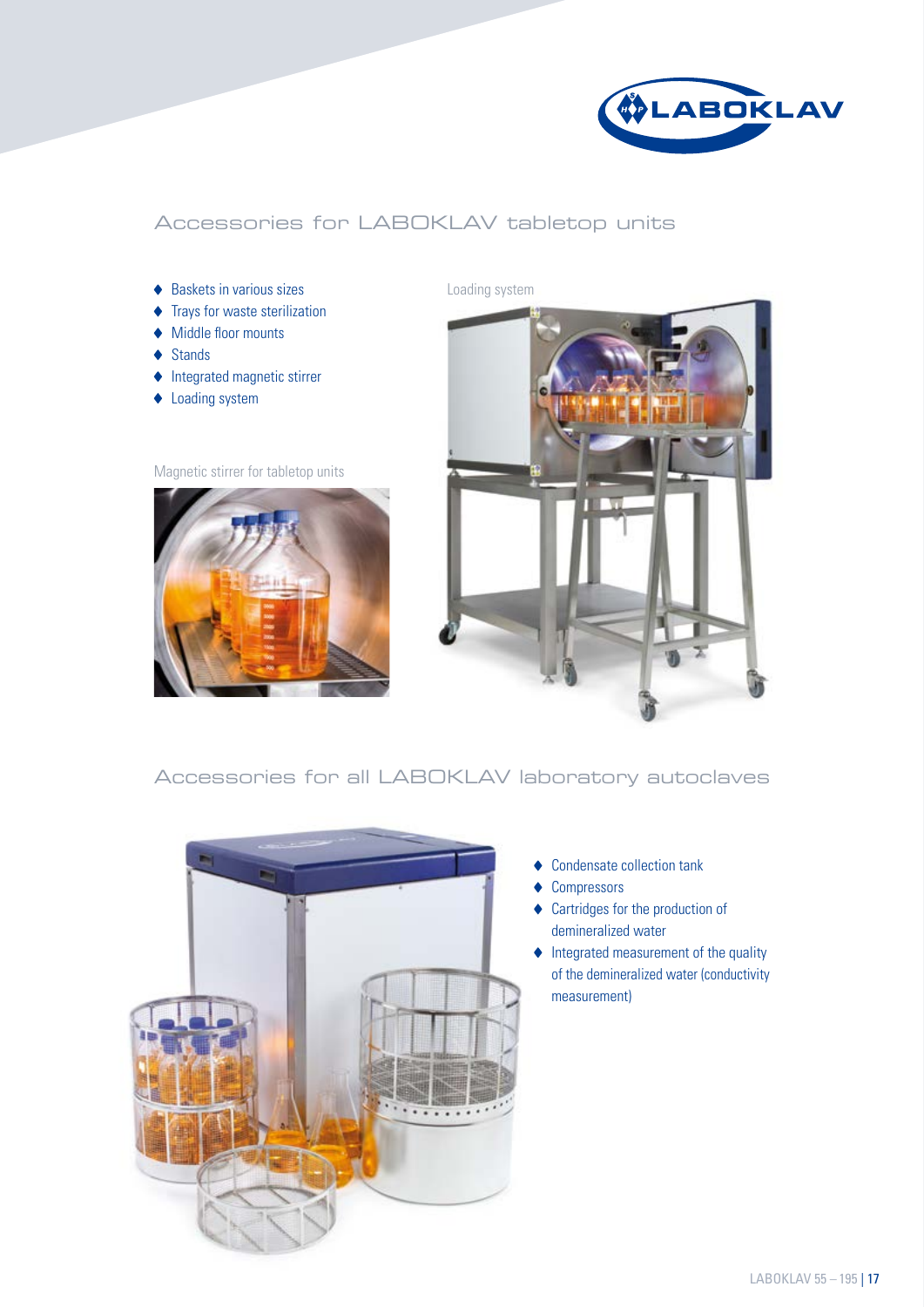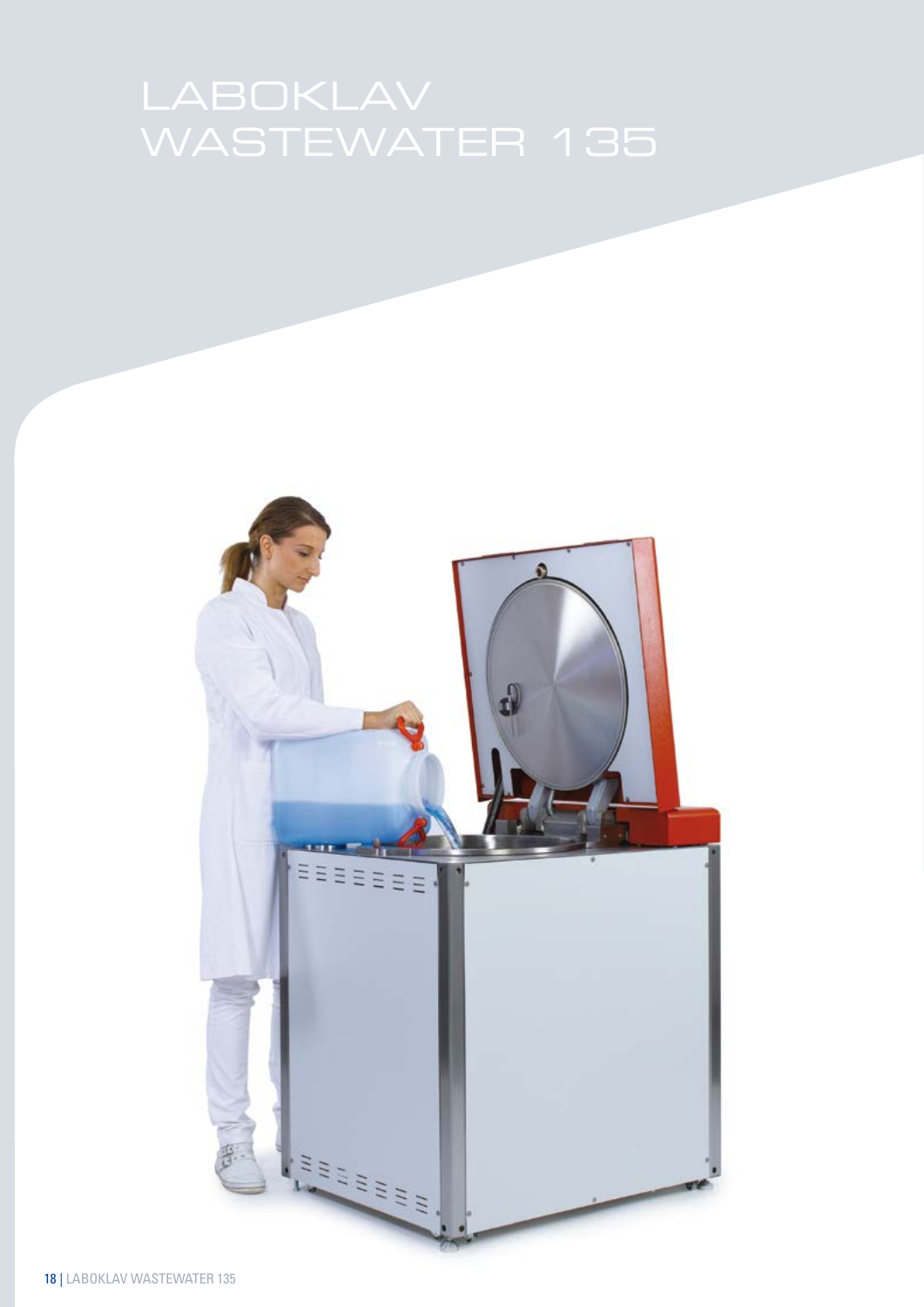

Waste sterilization of large liquid containers always means very long cycle times.

> The Laboklav Wastewater 135 was designed specifically for this application. Up to 100 l of liquid media are poured directly into the chamber and sterilized within approx. 4 h.

> Once filled with solely liquid media, the chamber lid is closed by a motor. The liquid is heated up to the sterilization temperature and maintained at that temperature over a defined period of time. When the sterilization phase has elapsed, the chamber is automatically emptied by compressed air. Your drain pipes are thus protected from high temperatures by temperature-dependent incorporation of tap water.

> All Laboklav Wastewater 135 series autoclaves are equipped with a built-in dot-matrix printer and exhaust air filtration as standard. They are available in red to symbolise waste sterilization.

| Chamber volume                            | 1351                      |
|-------------------------------------------|---------------------------|
| Max. load (aqueous solution)              | 100 <sub>1</sub>          |
| Chamber dimensions $(\emptyset \times D)$ | 500 x 660 mm              |
| Outer dimensions $(W \times H \times D)$  | 840 x 965 x 700 mm        |
| Weight                                    | 205 kg                    |
| Max. allowable pressure (PS)              | 2,8 bars                  |
| Max. allowable temperature (TS)           | 143 °C                    |
| <b>Heating power</b>                      | 6 KW                      |
| <b>Electrical connection</b>              | $3N$ 400 V ~, 50 Hz, 16 A |
| <b>Sterilization temperature</b>          | $98 - 135$ °C, adjustable |

# Technical specifications